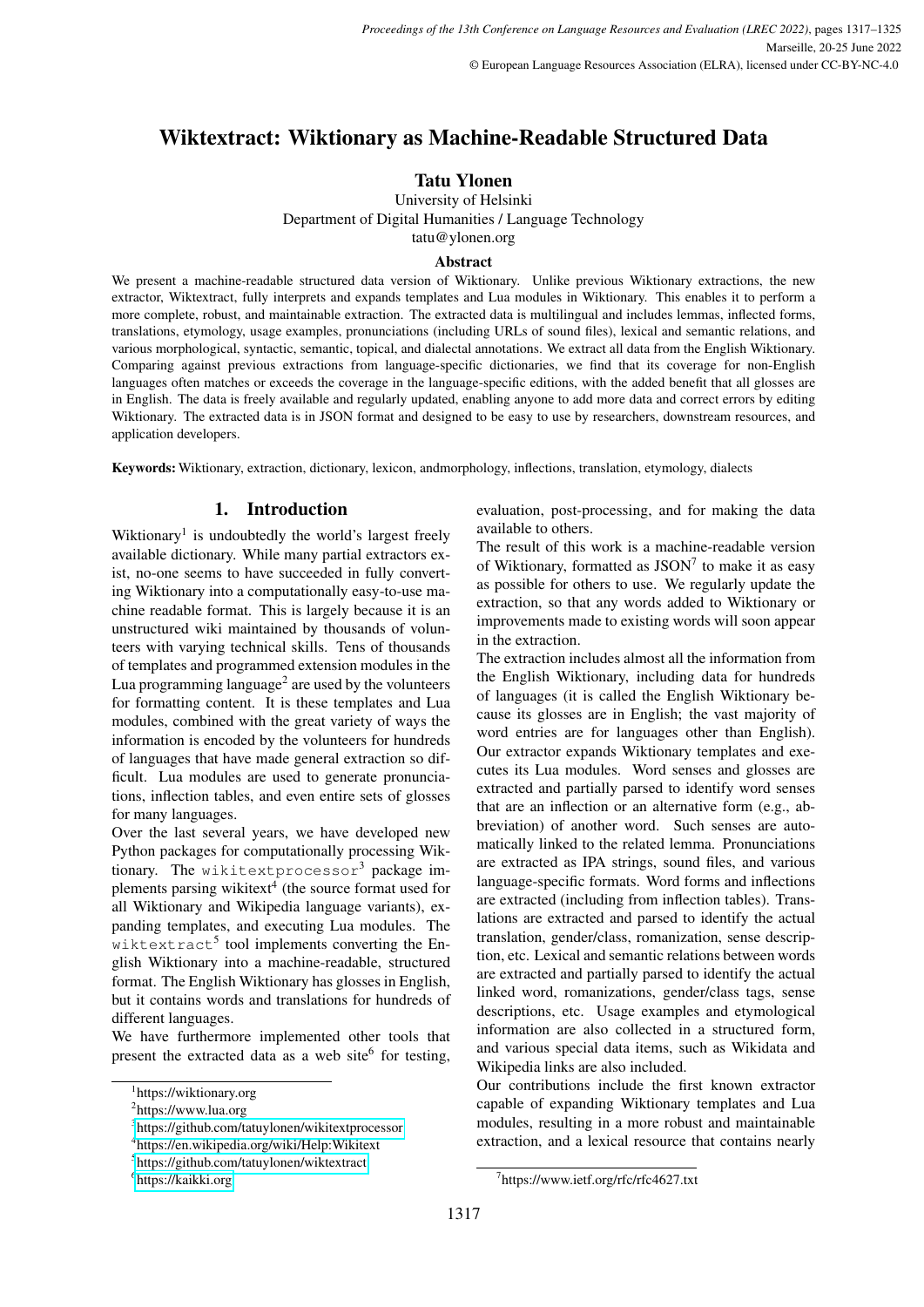all of the information in the English Wiktionary in a format that is easy to use for both linguists and artificial intelligence researchers. Regular updates and the ability to add and fix things in Wiktionary provide additional flexibility and consistent tagging across languages makes it well suited for cross-lingual work.

#### 2. Related Work

There have been a number of partial extractions from Wiktionary data previously. JWKTL [\(Zesch et al.,](#page-8-0) [2008\)](#page-8-0) was one of the earliest extractors for Wiktionary data. UBY [\(Gurevych et al., 2012\)](#page-7-0) integrated and aligned data from Wiktionary and several other lexical resources into a single unified database. Wikt2dict  $(Acs, 2013)$  was a translation extraction tool that supports multiple languages. Wikipron [\(Lee et al.,](#page-7-2) [2020\)](#page-7-2) extracted pronunciation information for many languages.

Several researchers have developed language-specific extractors. GLAWI [\(Sajous and Hathout, 2015\)](#page-7-3) was an extractor for the French Wiktionary. ENGLAWI [\(Sajous et al., 2020\)](#page-7-4) contains English words parsed from the English Wiktionary in XML format. It is limited to English words. knoWitiary [\(Nastase and Strap](#page-7-5)[parava, 2015\)](#page-7-5) is another extraction from the English Wiktionary. Zawilinski [\(Kurmas, 2010\)](#page-7-6) extracted Polish words from the English Wiktionary. Pérez et al. [\(2011\)](#page-7-7) presented an extractor for the Polish Wiktionary. Wikokit [\(Krizhanovsky and Lin, 2009\)](#page-7-8) was an extractor for the Russian Wiktionary. [Miletic \(2017\)](#page-7-9) demonstrated an extractor for the Serbo-Croatian Wiktionary. Various tools have been built to extract inflection tables from Wiktionary. Wikinflection [\(Metheniti and Neu](#page-7-10)[mann, 2018\)](#page-7-10) initially attempted to process templates and Lua modules, but their attempt at processing Lua modules failed and they ended up just parsing HTML templates, ignoring inflection tables generated by Lua modules (they mention that inflection tables from 2927 templates out of 7068 could be parsed). We compare our extraction against Wikinflection in Section [5.](#page-3-0)

IWNLP [\(Liebeck and Conrad, 2015\)](#page-7-11) extracted paradigms from German inflection tables using a handcoded reimplementation of a subset of Lua modules in C#. [Kirov et al. \(2016\)](#page-7-12) parsed from HTML without capturing the arguments used to generate the paradigms (we discuss it in more detail in Section [5\)](#page-3-0). [Sennrich](#page-7-13) [and Kunz \(2014\)](#page-7-13) used regular expressions on the German Wiktionary raw Wikitext.<sup>8</sup> [Krizhanovskaya and](#page-7-14) [Krizhanovsky \(2019\)](#page-7-14) discussed reimplementing a Lua module in PHP for Veps inflection extraction.

Dbnary (Sérasset and Tchechmedjiev, 2014) converted Wiktionary into an RDF linked data format, supporting extraction from multiple language editions of Wiktionary and disambiguating translations. We compare our extraction against Dbnary in Section [5.](#page-3-0)

BabelNet [\(Navigli and Ponzetto, 2012\)](#page-7-15) is an extensive resource that combines information from multiple sources. However, even though Wiktionary is sometimes mentioned as a source, BabelNet's use of Wiktionary data currently seems limited. As far as we know, BabelNet does not include inflections, etymology, or dialectal tagging.

### 3. Wiktextract Extractor

Wiktextract is the first known extractor that can expand Wiktionary templates and execute Lua modules. There are 42 000 templates and 55 000 Lua modules totaling 3.4 million lines of Lua code in the English Wiktionary as of December 2021. New templates and Lua modules are constantly being defined, and Wiktextract is usually able to handle them automatically. Many parts of Wiktionary pages are generated by Lua modules, and properly interpreting the Lua code is important for wide coverage, robustness, and maintainability. While some extractors have used the pre-generated Wiktionary HTML pages as the source, there is also useful information that is not easily accessible on the HTML pages, such as etymological relations and the templates and their arguments that are used to generate inflection paradigms.

Not having to worry about templates and Lua modules, we were able to focus on the information content and alternative ways of encoding it in Wiktionary. Simultaneous access to template arguments and the original source code helped solve tricky parsing issues.

The detailed internal operation of Wiktextract is beyond the scope of this paper. All the code and documentation is freely available in the Github repository at [https://github.com/tatuylonen/wiktextract.](https://github.com/tatuylonen/wiktextract)

In summary, Wiktextract extracts the following kinds of data from the English Wiktionary:

- Words and word senses for hundreds of languages, with glosses in English. Certain glosses are further parsed to identify the lemmas for inflected forms, abbreviations, and other alternative forms. Usage examples are extracted and parsed into a citation, the actual example, and English translation where applicable.
- Translations (including those on separate translation pages). They are parsed to separate the actual translation from romanization, sense description, usage notes, etc. Translations are annotated with, e.g., grammatical gender, inflectional class, and/or dialect.
- Full inflection tables, whether the information is textually in the word head or in a conjugation/declension/inflection section. The templates that generate the inflected forms are also extracted.
- Etymological information in both human-readable text form and as a list of the templates used to gen-

<sup>8</sup>Wikitext is the syntax used for coding pages in Media-Wiki. It is the source format for Wiktionary and Wikipedia.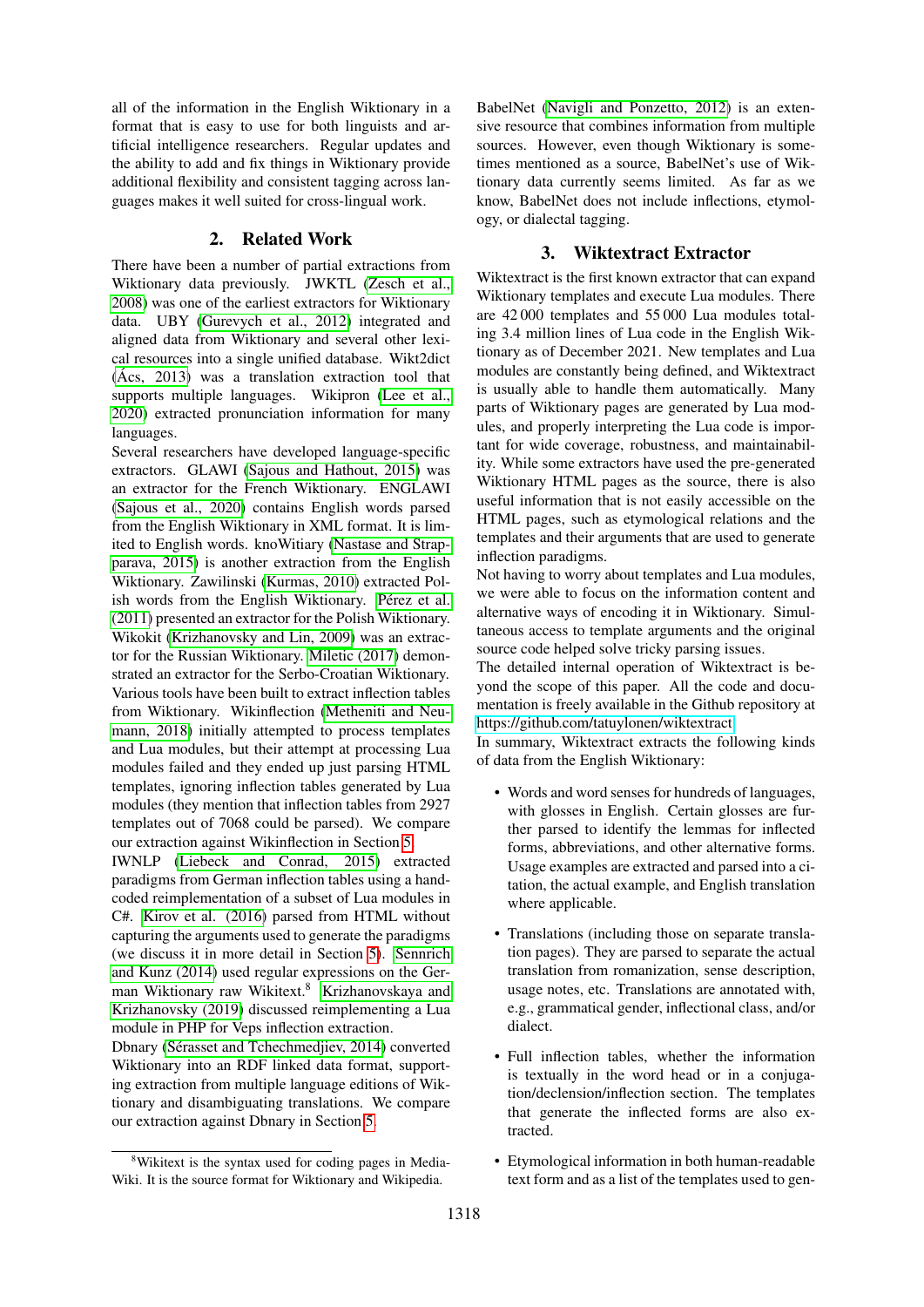erate it (providing easy machine-readable access to etymological relations).

- Pronunciations, hyphenations, and homonyms. This includes  $IPA<sup>9</sup>$  pronunciations and sound files where available (about 942 000 sound files are currently included). Pronunciations generated programmatically by Lua modules are also extracted (many languages use them extensively). Alternative pronunciations are generally annotated with the relevant dialect.
- Lexical and semantic relations (e.g., hypernyms, synonyms, derived terms). They are parsed to separate the linked word, romanizations, sense descriptions, English translations, etc. Relations are also extracted from separate thesaurus pages and merged with those provided in the word entry.
- Various topical and linguistic annotations, including grammatical gender or inflectional class, transitivity, countability, topic area, category links, etc. Inflected forms are annotated with machinereadable tags identifying the grammatical form.

#### 3.1. Data Download Link

The full pre-extracted data sets are freely available for downloading at [https://kaikki.org/](https://kaikki.org/dictionary/rawdata.html) [dictionary/rawdata.html](https://kaikki.org/dictionary/rawdata.html). We call this data set the Wiktextract raw data.

We also provide post-processed data on https:// kaikki.org and the site also contains a browsable and searchable version of the data. It is possible to download subsets of the data for individual languages, parts of speech, and various annotations. The extracted JSON for any word can be easily viewed.

We are adding more post-processing, including disambiguation, gloss parsing, and various kinds of augmentations from additional sources to the data on the web site, but the Wiktextract raw data described in this paper will also remain available. Our own postprocessing is just one of the downstream projects benefiting from the raw data.

The available data sets are typically updated every week based on the latest Wiktionary XML dump. New dumps seem to become available every 2-4 weeks. The extractor is also continuously improved, and bugs can be reported at https://github.com/ tatuylonen/wiktextract/issues.

### 4. Content and Structure of the Data

Our primary distribution format for the data is JSON (one JSON object per line), with usually one part of speech for a word in each object. This format is easy to parse in most programming languages. We use this format because it is easier to process on laptops with limited memory than if all data was in a JSON list (loading all of the data into Python simultaneously uses over 85 GB of memory).

The JSON object on each line describes either a redirect or a part of speech for a word (though it is possible for a word to have the same part of speech more than once, e.g., for different etymologies). The full documentation is in the Github repository.

Each word is represented by a JSON object (a keyvalue mapping, corresponding to a dictionary in Python). Each entry has the following fields: word is the word form, lang is the language name (e.g., English), pos is the part of speech (e.g., noun, name, verb, adj, adv), and senses is a list of word senses (JSON array). There are also several other possible fields, such as translations (for translations), forms (for inflected forms), sounds (for pronunciations), categories (for Wiktionary category links), hypernyms, synonyms, etc. Furthermore, etymology\_text contains extracted humanreadable etymology text, etymology\_templates contains an list of templates describing potential etymological relations, and inflection templates contains an list of inflection templates and their arguments used to generate inflection tables.

Each word sense is represented by a JSON object that typically has the following fields: glosses is expanded gloss strings in Unicode (with, e.g., chemical formulas and mathematical expressions converted to Unicode text) and templates expanded, tags contains morpholocal, syntactic, semantic, and regional annotation (e.g., archaic, declension-1, plural, past, participle, Australia), alt\_of contains the base word for abbreviations and other alternative word forms, form of contains the lemma for inflected forms, etc.

Translations are represented by a dictionaries with the following fields: lang is the language of the translation, word is the translated word, alt is an alternative script version of the translation (e.g., Hiragana for a Japanese Kanji word), roman is a romanization of the translation, sense is a string identifying the word sense the translation relates to, english contains the translation's literal meaning or clarifies the sense in the translation's language, and tags contains gender, inflection class, or dialectal annotation.

Pronunciations are dictionaries with the following fields: ipa for an IPA string, mp3\_url for the URL of an MP3 sound file, and tags identifies dialectal or regional variant pronunciations (e.g., Received-Pronunciation, Australia).

The following truncated example illustrates this (see [https://kaikki.org/dictionary/All%20languages%20](https://kaikki.org/dictionary/All%20languages%20combined/meaning/b/ba/baby.html)

[combined/meaning/b/ba/baby.html](https://kaikki.org/dictionary/All%20languages%20combined/meaning/b/ba/baby.html) for the complete data):

```
{
  "categories": [
    "People", ...
  \cdot
```
<sup>&</sup>lt;sup>9</sup>International Phonetic Alphabet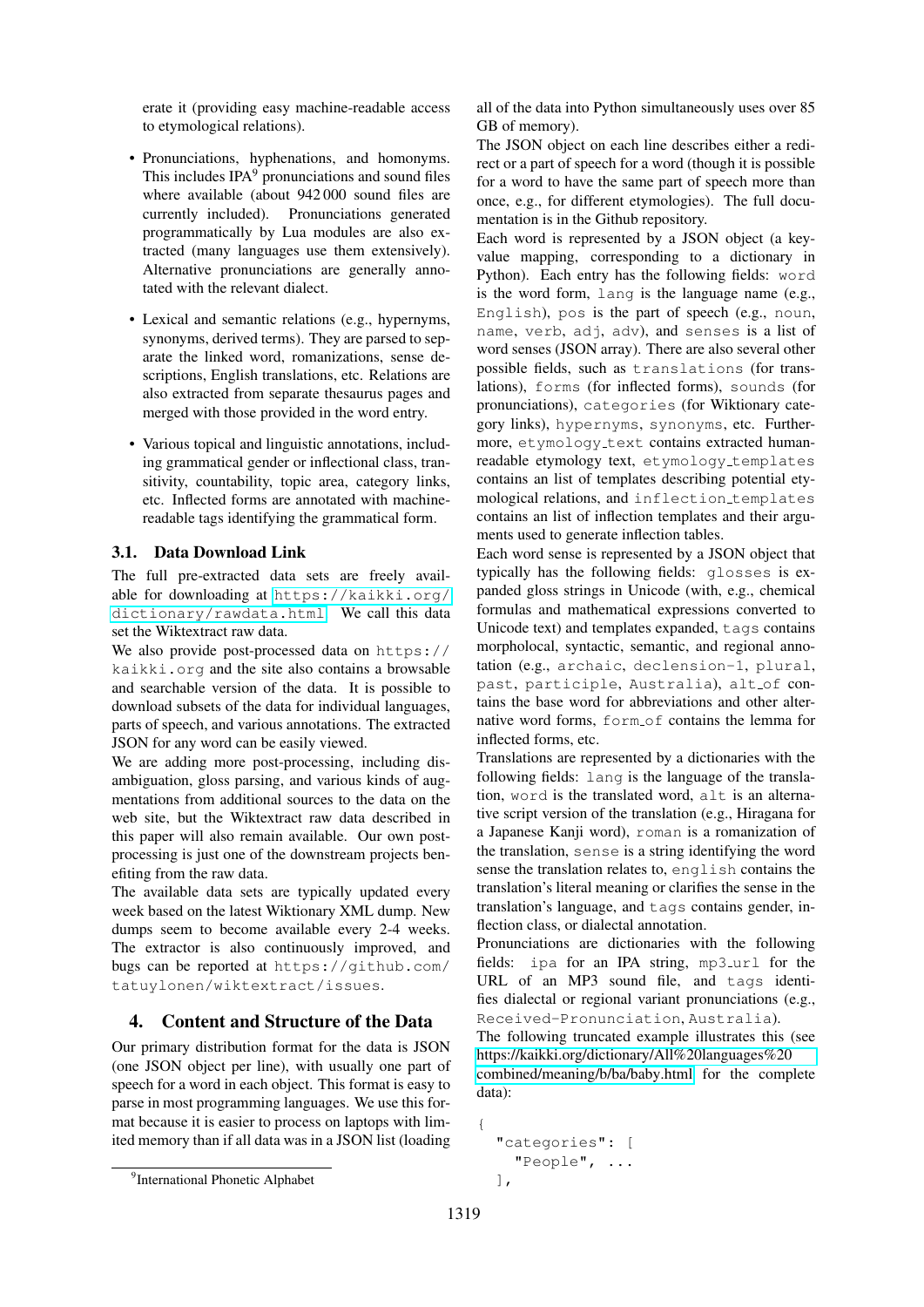```
"etymology_templates": [
  {
    "args": {
      "1": "en",
      "2": "enm",
      "3": "baby"
    },
    "expansion": "Middle Eng...",
    "name": "inh"
  \}, ...],
"etymology_text": "From Middl...",
"forms": [
  {
    "form": "babies",
    "tags": [
      "plural"
    ]
  }
\frac{1}{2},
"lang": "English",
"pos": "noun",
"senses": [
  {
    "glosses": [
      "A very young human, ..."
    ]
  \}, ...
\frac{1}{\sqrt{2}}"sounds": [
  {
    "ipa": "/bebi/",
    "tags": [
      "General-American",
      "Received-Pronunciation"
    ]
  },
  {
    "audio": "En-uk-baby.ogg",
    "mp3_url": "https://upload...",
    "ogg_url": "https://upload...",
    "tags": [
      "Received-Pronunciation"
    ],
    "text": "Audio (RP)"
  }, \ldots],
"synonyms": [
  {
    "sense": "young human being",
    "word": "babe"
  }, ...
],
"translations": [
  {
    "alt": "あかんぼう",
    "code": "ja",
    "lang": "Japanese",
    "roman": "akanbō",
```

```
"sense": "very young human...",
    "word": "赤ん坊"
  }, ...
],
"word": "baby"
```
## <span id="page-3-0"></span>5. Comparison with Other Wiktionary Extractions

}

Table [1](#page-4-0) summarizes the extracted entries for various languages (as of December 2021). All words have English language glosses regardless of the language of the entry.

Table [2](#page-4-1) summarizes the extracted translations. For many languages, additional word entries could be defined based on the translations. Many translations also include information about gender, inflection class, and semantic categories.

Table [3](#page-5-0) compares Wiktextract raw data against two freely available extractions - Dbnary (Sérasset and [Tchechmedjiev, 2014\)](#page-8-1) and Wikinflection [\(Metheniti](#page-7-10) [and Neumann, 2018\)](#page-7-10). We took the latest available Wikinflection data from Github<sup>10</sup>. The Dbnary data are from the Dbnary dashboard $11$  and the inflected form counts computed from the dataset. We also discuss some other extractions in the text below.

Dbnary contains data for 22 languages, Wikinflection for 70 languages (some with minimal coverage). Wiktextract includes 70 languages with at least 10 000 lemmas, a total of 98 languages with at least 5 000 lemmas, and a total of 322 languages with at least 500 lemmas. These counts do not include translations, which could be used to synthesize additional entries for many languages.

Dbnary is a fairly extensive extraction. Notably, it extracts each language from its separate Wiktionary edition. Wiktextract, in contrast, extracts all languages from the English Wiktionary. Despite this, the coverage of Wiktextract appears comparable and sometimes better for lemmas.

Wiktextract captures all glosses in English, whereas Dbnary has glosses for each language in that language. We think that having all glosses in the same language makes downstream processing easier, as a single parser can then be used for extracting meaning from the glosses. Language-specific glosses might offer more nuances for humans, but we don't think current lexical semantic representations are yet capable of capturing them and thus we think a uniform language for glosses is more useful for applications.

There are also other differences in gloss processing. Wiktextract formats chemical formulas into unicode, while Dbnary keeps them in ASCII:  $CH<sub>3</sub>CONH<sub>2</sub>$  vs. CH3CONH2 (from "acetamine"). Similarly for mathematical formulas; e.g., glosses for "Gaussian function" and "Taylor series" are reasonably rendered into

<sup>10</sup>https://github.com/lenakmeth/Wikinflection-Corpus

<sup>11</sup>http://kaiko.getalp.org/about-dbnary/dashboard/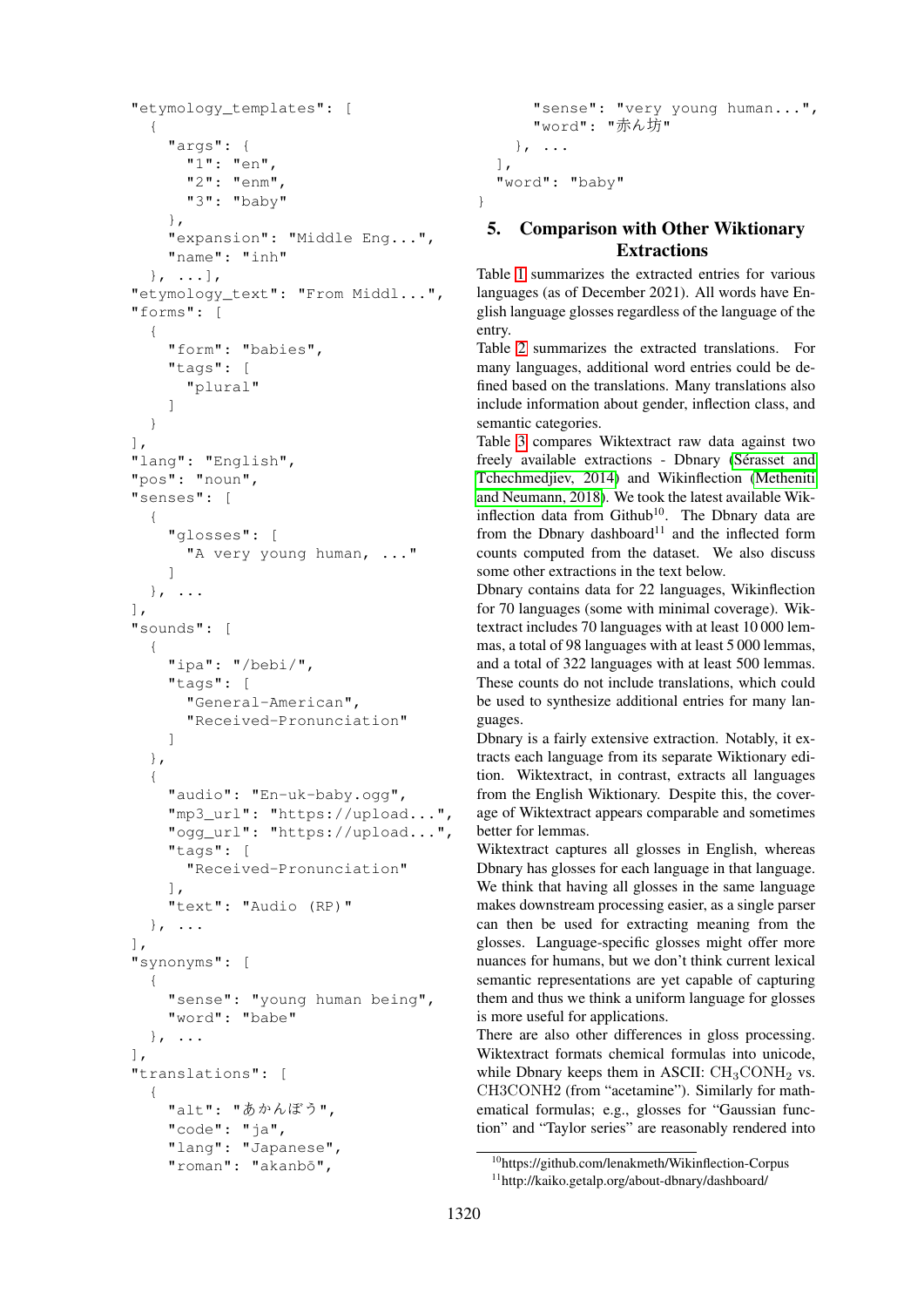| Language     | Lemmas  | Non-lemma     | <b>Inflections</b> | <b>Nouns</b> | <b>Verbs</b> | <b>Adjs</b> | Advs    | Other   |
|--------------|---------|---------------|--------------------|--------------|--------------|-------------|---------|---------|
| English      | 914577  | 394316        | 656758             | 484 872      | 82329        | 173676      | 25417   | 148283  |
| Spanish      | 235 822 | 710887        | 1348507            | 65047        | 134964       | 22595       | 4 2 4 0 | 8976    |
| Italian      | 174406  | 523448        | 855811             | 81518        | 38878        | 31 131      | 6166    | 16713   |
| Finnish      | 162907  | 89777         | 6618259            | 114633       | 16310        | 16979       | 7184    | 7801    |
| Chinese      | 202766  | 120           | 560                | 84521        | 32601        | 10846       | 2972    | 71826   |
| Japanese     | 160420  | 1660          | 771804             | 72582        | 16413        | 2990        | 2034    | 66401   |
| French       | 100679  | 367708        | 524981             | 53406        | 14400        | 18596       | 4698    | 9579    |
| Russian      | 92 253  | 375116        | 1933634            | 33375        | 33822        | 16 176      | 2887    | 5993    |
| German       | 89662   | 446734        | 2442099            | 49718        | 12727        | 16 10 6     | 2258    | 8853    |
| Portuguese   | 83 153  | 315383        | 463823             | 43 2 2 1     | 10 1 20      | 14 165      | 2523    | 13 1 24 |
| Serbo-       | 73019   | 6878          | 2272886            | 35669        | 15668        | 11 309      | 5352    | 5021    |
| Croatian     |         |               |                    |              |              |             |         |         |
| Dutch        | 71798   | 74954         | 341 447            | 37634        | 14173        | 7307        | 1500    | 11 184  |
| Polish       | 88 192  | 70891         | 1257515            | 31440        | 17789        | 8533        | 2413    | 28017   |
| Romanian     | 85093   | 17870         | 842108             | 37549        | 7640         | 12913       | 914     | 26077   |
| Latin        | 61 277  | 1 3 6 8 1 9 9 | 2480503            | 22010        | 13457        | 12562       | 2309    | 10939   |
| Macedonian   | 43 0 32 | 13729         | 1 196 987          | 18 3 04      | 10497        | 8784        | 3432    | 2015    |
| Middle En-   | 43989   | 2716          | 27508              | 25966        | 6812         | 5 5 2 5     | 2486    | 3 2 0 0 |
| glish        |         |               |                    |              |              |             |         |         |
| Greek        | 44 1 28 | 52727         | 368070             | 24 10 6      | 6396         | 8647        | 1063    | 3916    |
| All others   | 1730640 | 1 1 8 1 3 8 8 | 26960519           | 859443       | 247466       | 176857      | 42 148  | 404726  |
| <b>Total</b> | 4457813 | 6014501       | 51 363 779         | 2 175 014    | 732462       | 575 697     | 121996  | 852644  |

<span id="page-4-0"></span>Table 1: Wiktextract statistics on entries for various languages. *Lemmas* is the number of lemmas (entries that were not recognized as inflected forms of another word), *Non-lemma* is entries that are inflected forms of a lemma, *Inflections* is inflected forms extracted from word heads and inflection tables, and the other fields count the different parts of speech for the lemmas. The table is sorted by the sum of Nouns, Verbs, Adjs, and Advs.

| Language     | <b>Translations</b> | <b>Note</b> | <b>Sense</b> | <b>Target</b> | Roman  | Alt      | <b>Tags</b> |
|--------------|---------------------|-------------|--------------|---------------|--------|----------|-------------|
| Finnish      | 140686              | 1 2 4 1     | 140973       | 2945          | 9      | 47       | 3332        |
| German       | 133821              | 772         | 133756       | 1721          | 27     | 47       | 82 204      |
| Chinese      | 130958              | 595         | 131 110      | 1383          | 79037  | 1805     | 130454      |
| Russian      | 122410              | 1 3 4 5     | 122878       | 2961          | 121424 | 1097     | 89488       |
| French       | 102 900             | 530         | 102759       | 777           | 29     | 29       | 60712       |
| Spanish      | 98838               | 312         | 98553        | 691           | 7      | 14       | 57745       |
| Portuguese   | 86192               | 197         | 86 102       | 303           | 9      | 14       | 53022       |
| Italian      | 82676               | 255         | 81297        | 294           | 6      | 14       | 46458       |
| Dutch        | 67588               | 198         | 67570        | 325           | 13     | 22       | 32031       |
| Swedish      | 62605               | 296         | 62564        | 516           | 3      | 22       | 31872       |
| Hungarian    | 61 660              | 558         | 61797        | 756           | 24     | 37       | 824         |
| Polish       | 61552               | 218         | 61556        | 449           | 7      | 11       | 44910       |
| Japanese     | 59064               | 412         | 59 160       | 1118          | 56053  | 29 3 9 0 | 878         |
| Greek        | 58796               | 179         | 58778        | 373           | 58410  | 147      | 44 3 65     |
| Bulgarian    | 54443               | 38          | 54447        | 258           | 54081  | 118      | 29593       |
| Norwegian    | 52093               | 117         | 52088        | 347           | 1      | 8        | 43618       |
| Serbo-       | 50438               | 74          | 50449        | 174           | 319    | 28       | 45575       |
| Croatian     |                     |             |              |               |        |          |             |
| Czech        | 44549               | 127         | 44 5 6 0     | 211           | 7      | 6        | 31 173      |
| Others       | 1 244 903           | 4932        | 1245815      | 10535         | 440098 | 12547    | 432777      |
| <b>Total</b> | 2716172             | 12396       | 2716212      | 26 137        | 809564 | 45 403   | 1261031     |

<span id="page-4-1"></span>Table 2: Wiktextract statistics on translations into various languages. *Translations* is number of translations extracted from English to that language; *Note* is number of usage notes additionally extracted. *Sense* counts translations and usage notes with source sense text and *Target* translations and notes with text limiting the non-English sense. *Roman* is the number of translations that have romanizations, *Alt* is the number of translations that have alternative forms (e.g., hiragana), and *Tags* is the number of translations with tags (e.g., gender, class, dialect).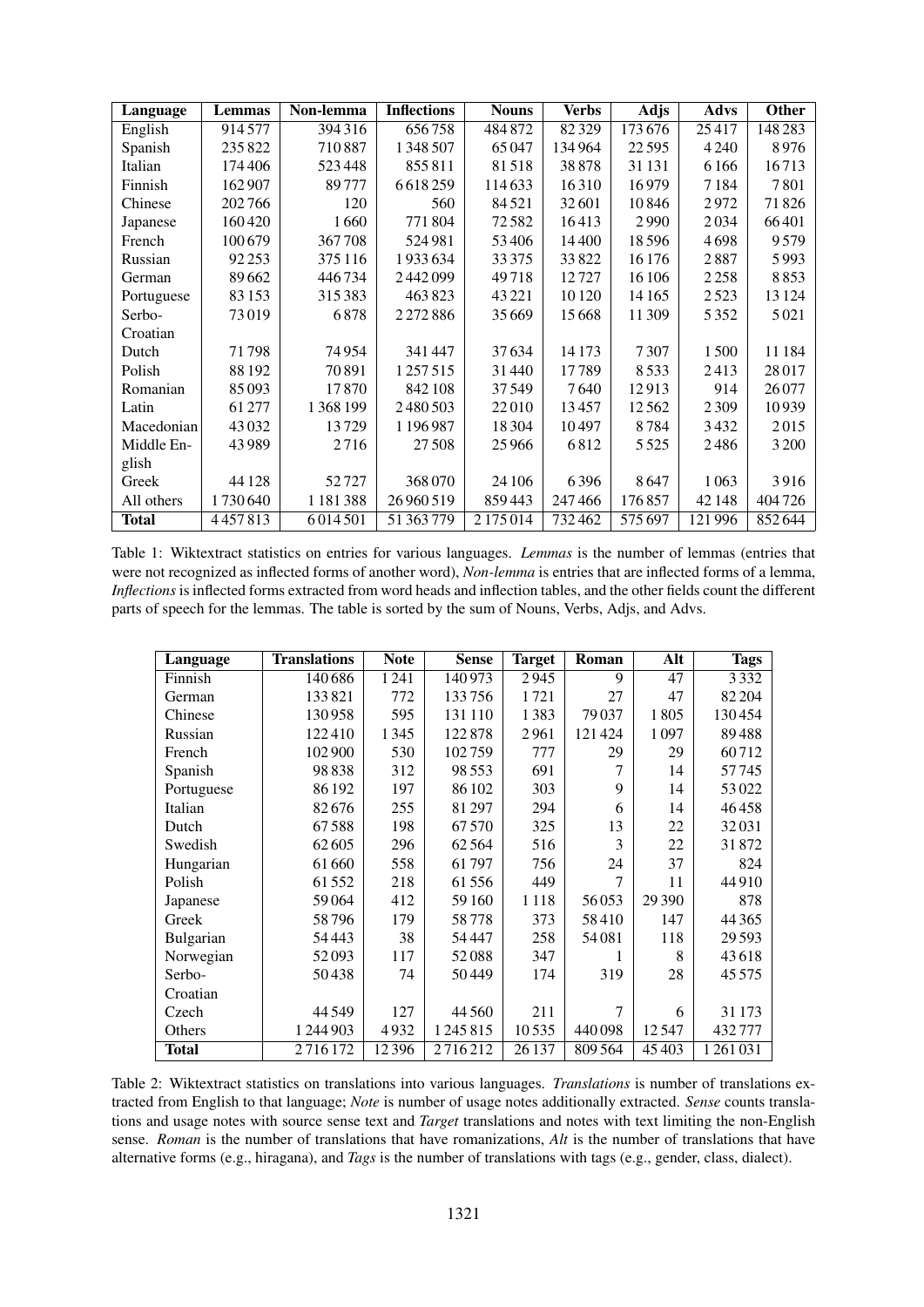|               | <b>D</b> bnary |                    | Wikinflection |                    |               | Wiktextract       |                    |
|---------------|----------------|--------------------|---------------|--------------------|---------------|-------------------|--------------------|
| Language      | <b>Entries</b> | <b>Inflections</b> | Lemmas        | <b>Inflections</b> | <b>Lemmas</b> | <b>Non-lemmas</b> | <b>Inflections</b> |
| English       | 1 101 955      | 606.590            | 27            | 132                | 914577        | 394 316           | 656758             |
| French        | 476,793        | 2,755,174          | 0             | $\Omega$           | 100,679       | 367,708           | 524981             |
| <b>German</b> | 194588         | 4,652,809          | 5 2 3 4       | 47388              | 89662         | 446,734           | 2442099            |
| Spanish       | 96025          | $\theta$           | 7277          | 712020             | 235822        | 710,887           | 1348507            |
| Italian       | 65632          | 0                  | 0             | $\Omega$           | 174406        | 523,448           | 855811             |
| Russian       | 435259         | 0                  | $\theta$      | $\Omega$           | 92 253        | 375,116           | 1933634            |
| Polish        | 103046         | 0                  | 4878          | 142 805            | 88 192        | 70,891            | 1 2 5 7 5 1 5      |
| Finnish       | 140 245        | 0                  | 94609         | 3 046 391          | 162,907       | 89,777            | 6618259            |
| <b>Total</b>  | 6 249 302      | 8.014.573          | 216626        | 5410804            | 4.457.813     | 6,014,501         | 51,363,779         |

<span id="page-5-0"></span>Table 3: Comparison between Dbnary, Wikinflection, and Wiktextract raw data for a few languages. Dbnary does not distinguish lemmas and non-lemmas (i.e., inflected forms that have their own article entries); the *Entries* column includes both and corresponds to the sum of the *Lemmas* and *Non-lemmas* columns for Wiktextract. *Lemmas* is base forms, *Non-lemmas* inflected forms with their own article entries, and *Inflections* is inflected forms (in Wiktextract, extracted from word heads and inflection tables). Bold indicates the largest value (Entries compared against the sum of Lemmas and Non-Lemmas, both of latter bolded when bigger). Dbnary extracts each language from its language-specific Wiktionary edition, while Wikinflection and Wiktextract extract all languages from the English Wiktionary.

Unicode in Wiktextract, while they are totally garbled in Dbnary.

Many Wiktionary glosses begin with a parenthesized qualifier (e.g., a topic such as "(military)"). Wiktextract decodes and canonicalizes such prefixes into topics and tags in separate fields, while Dbnary leaves them in the gloss. Wiktextract also includes the original gloss – while the cleaned gloss may be easier for downstream processing, the original may be more suited for display to users. Wiktextract also parses glosses to identify entries describing inflected forms and to link them with the related lemmas. Dbnary has no corresponding functionality; Wikinflection does not include glosses at all. Dbnary captures pronunciations but does not annotate them with dialectal tags and does not capture sound file names. Wikinflection does not capture either. Wiktextract captures both IPA and other types of pronunciations and sound file names and includes URLs for downloading sound files for each word. WikiPron [\(Lee](#page-7-2) [et al., 2020\)](#page-7-2) includes pronunciations but not much of the other data. WikiPronunciationDict<sup>12</sup> includes and canonicalizes pronunciations, using Wiktextract data as the source for the English Wiktionary.

Dbnary captures some etymological relations but apparently not, e.g., cognates. It does not capture the human-readable etymology text. Wiktextract captures both the human-readable text and the templates describing etymological relations.

Dbnary only captures inflection data for German, French, and English. However, at least the English inflections seem to have many systematic errors; for example, "house" (verb) has present participle "houseing" and past "houseed", which are obviously incorrect (same for "browse", "cope", and many other similar

verbs). It has "bosss" as the third-person present singular of the verb "boss" (and for "access", "process", etc.). It has a plural form "+" for the noun "fly" (and 3899 other words), past and past participle "flyed" for the verb "fly" (in the "to hit a ball" baseball sense; similarly for "dry", "cry"). It gives "proded" and "proding" as the past and past participle of "prod" (similarly for "club", "pit"). These errors are so common that they raise questions about the the English inflection data. We speculate that these errors could be due to incorrect or outdated manual reimplementation of the Lua code that generates the inflected forms. We did not look at the French or German inflection data.

Wikinflection includes inflections for many languages, but looking at the inflection data in Wikinflection, its Finnish inflections seem to be completely missing all plural noun forms, comparatives, superlatives, and forms with a possessive suffix. As seen in Table [3,](#page-5-0) its coverage for several major languages is rather sporadic. Neither Dbnary nor Wikinflection captures inflection template arguments.

Wiktextract captures inflected forms from both word heads and inflection tables (declension and conjugation). It also captures mutation tables for various languages (e.g., Irish, Welsh). Table parsing includes expanding their templates and executing applicable Lua modules, and then parsing the tables and canonicalizing form descriptions into tags. It also imports annotations from footnotes (often used to indicate, e.g., archaic or polite forms). Wiktextract also captures the template arguments and inflection classes used to generate the inflection tables, as this information is very helpful for inflection generation tools for some languages, such as Finnish; a Finnish verb can have up to 12 000 distinct forms [\(Karlsson, 1982,](#page-7-16) pp. 356-257), only a few dozen of which are included in Wiktionary's

<sup>12</sup>https://github.com/DanielSWolf/wiki-pronunciation-dict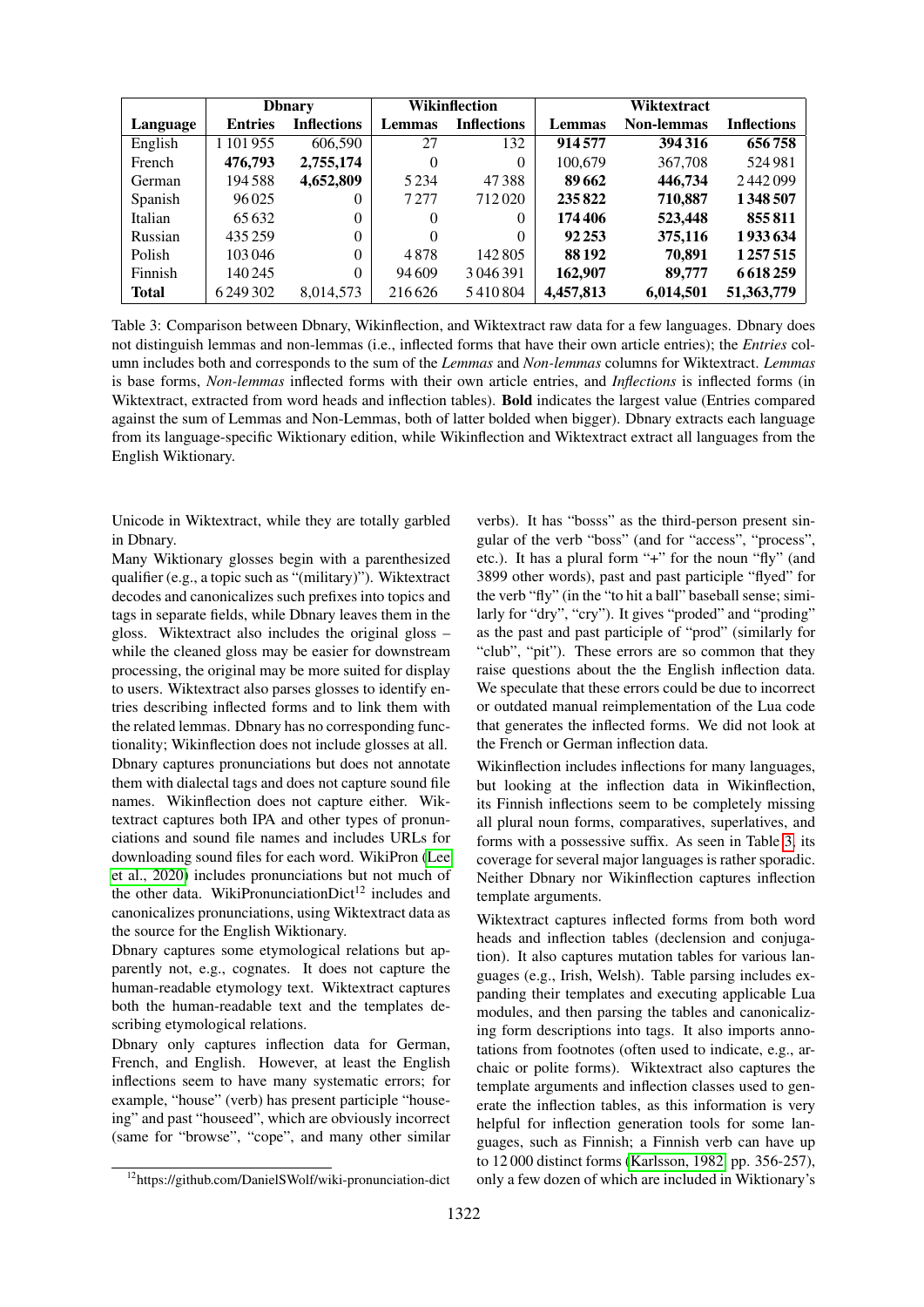#### inflection tables.

[Kirov et al. \(2016\)](#page-7-12) presented another large-scale effort for parsing morphological paradigms from Wiktionary. They parsed from HTML tables from three editions of Wiktionary (English, French, and German). They mention having extracted data for 952 530 lemmas across 350 languages (cf. 4 457 813 lemmas from just the English Wiktionary in our extraction). They mention 11 006 French verbs in the English Wiktionary and 24 742 in the French Wiktionary; Table [1](#page-4-0) shows we extracted 14 400 French verb lemmas from the English Wiktionary. This suggests that there are still many verbs in the French edition that have not yet been added to the English Wiktionary. For English they report 159 917 noun lemmas and 23 532 verb lemmas (respectively 484 872 and 82 329 in the Wiktextract data). For Finnish they report 49 458 noun lemmas and 8 709 verb lemmas (respectively 114 633 and 16 310 in the Wiktextract data).

Dbnary contains 2 628 675 translations from the English Wiktionary (Dec 2021). Wiktextract raw data contains 2 716 172 translations extracted from the English Wiktionary. However, Dbnary includes additional translations extracted from other Wiktionary editions, and has a total of 8 296 362 translations.

Dbnary seems to extract translations only from translation tables that are directly on the word pages. However, the English Wiktionary has been moving translations of the most common words to separate translation pages (page titles ending in /translations). Wiktextract merges translations from the translation pages into those found on word pages. Such translations are missing from Dbnary (e.g., for "woman"). Dbnary makes extra information in translations available in an unparsed usage field; Wiktextract parses this information into tags and sepate fields.

Wiktionary itself usually specifies translations for a part of speech rather than a word sense. It usually has a sense description associated with translations, but this description is often not identical to any gloss and often uses a different sense granularity. Dbnary heuristically disambiguates translations to the relevant word sense (in the source language, but apparently not in the target language). Wiktextract itself does not do this disambiguation; however, we have implemented disambiguation of not just translations but also semantic relations and categories to word senses as a postprocessing step; the post-processed data is available at [https://kaikki.org/dictionary/.](https://kaikki.org) This approach lets anyone experiment with their own disambiguation. The Wiktextract raw data makes all the data needed for disambiguation available for downstream tools.

Neither Dbnary nor Wikinflection extracts usage examples for words. Wiktextract extracts them for all languages and splits them into the actual usage example, a reference, and an English translation (when present). The parsed usage examples are directly useful for training NLP applications.

Tagging in Wiktextract is more extensive than the representation of inflected forms in Dbnary or Wikinflection. Over 2000 tags have been defined. Many thousands of ways of encoding tags in Wiktionary are canonicalized into the defined tags with reasonable uniformity across languages. Since Wiktextract encodes inflections for a much wider set of languages than the other datasets, it needs more tags for encoding grammatical forms. Tags are assigned into tag categories, such as referent (definiteness, proximity, salientness), degree (comparisons), person (including inclusive/excusive "we"), number (including singular, plural, dual, trial, paucal, superplural, and collectivity/distributivity), object (for object concord tags), case, possession (alienable and inalienable possession, possessed concord tags), voice, tense, aspect, mood (with dozens of moods that do not exist morphologically in Indo-European languages), non-finite (for infinitives, participles, deverbal nouns, adjectives, and adverbs), polarity (for negation and connegative), category (e.g., animateness, virility, countability), transitivity, register (e.g., degrees of formalness and deference, vulgarity, colloquiality, slang), dialect (over a thousand regional and dialectal specifiers), and many others. Tags with spaces are currently used as a temporary extension mechanism for certain recognized but otherwise unimplemented constructs that may contain useful information (e.g., "of a bird" or "followed by for"). We hope that the tagging system will be useful for many kinds of cross-lingual research, language universals studies, and dialect studies.

We think that the JSON format used in Wiktextract is easier and faster for most researchers to use than the RDF format in which Dbnary is distributed. Those working mostly with the semantic web might disagree. Wikidata<sup>13</sup> is another dataset that includes data from several WikiMedia projects. It includes translations for words, but does not currently include inflection paradigms, or IPA pronunciations. It also does not include many of the word senses in Wiktionary. On the other hand, it includes significant additional information from several sources that is not included in Wiktionary.

Overall, it seems that extracting all languages from the English Wiktionary alone is a reasonable option and has the added benefit that all glosses are in the same language. However, there are translations, pronunciations, and inflections in the language-specific Wiktionary editions that are not yet available in the English Wiktionary. Some languages probably also have more words in the language-specific Wiktionaries, but surprisingly many languages already have equal or better coverage in the English Wiktionary. In fact, all languages that we evaluated, except French, had more entries [lemmas+non-lemmas] in the English Wiktionary than Dbnary had extracted from the corresponding

<sup>13</sup>https://wikidata.org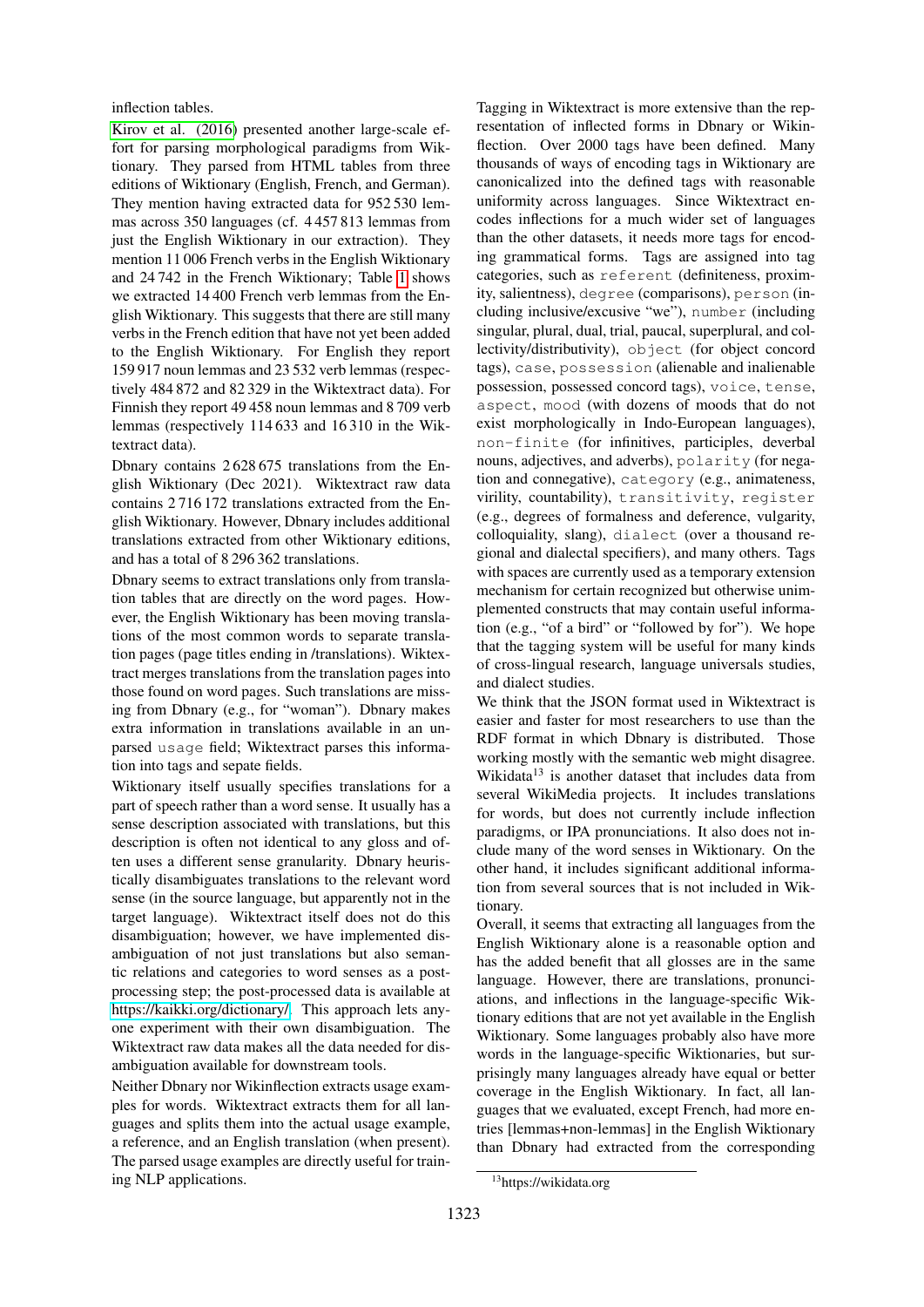language-specific Wiktionary. We expect the non-English coverage of the English Wiktionary to further improve going forward.

Parsing other Wiktionary editions with non-English glosses using the largely the same code is possible (template and Lua module mechanisms are the same). However, each edition uses a different set of templates and modules and somewhat different formatting. It would also be helpful to canonicalize tags, topics, etc. across editions. Thus implementing, testing, and maintaining each separate extractor is a significant effort.

#### 6. Conclusion

Wiktionary is the most comprehensive free dictionary available, and Wiktextract converts it to rich structured machine-readable data with pronunciations, translations, inflection tables, lexical-semantic relations, etymology, and linguistic, semantic, and topical annotation. The English Wiktionary seems to have a better coverage of many languages than their respective language-specific Wiktionaries.

Expanding templates and Lua modules during extraction enables a more robust, maintainable, and complete extraction than prior approaches. The extracted data is freely available for download and is regularly updated, which lets users fix errors and add missing data by editing Wiktionary.

The resource will be useful for linguists, application developers, and for building hybrid artificial intelligence systems.

### 7. Bibliographical References

- <span id="page-7-1"></span>Ács, J.  $(2013)$ . Building basic vocabulary across 40 languages. In *Proceedings of the 6th Workshop on Building and Using Comparable Corpora*, pages 52–58. Association for Computational Linguistics.
- <span id="page-7-0"></span>Gurevych, I., Eckle-Kohler, J., Hartmann, S., Matuschek, M., Meyer, C. M., and Wirth, C. (2012). UBY - a large-scale unified lexical-semantic resource based on LMF. In *Proceedings of the 13th Conference of the European Chapter of the Association for Computational Linguistics*, pages 580–590. Association for Computational Linguistics.
- <span id="page-7-16"></span>Karlsson, F. (1982). *Suomen kielen äänne- ja muotorakenne*. WSOY.
- <span id="page-7-12"></span>Kirov, C., Sylak-Glassman, J., Que, R., and Yarowsky, D. (2016). Very large scale parsing and normalization of Wiktionary morphological paradigms. In *10th International Conference on Language Resources and Evaluation (LREC)*, pages 3121–3126. European Language Resources Association.
- <span id="page-7-14"></span>Krizhanovskaya, N. B. and Krizhanovsky, A. A. (2019). Semi-automatic methods for adding words to the dictionary of VepKar corpus based on inflectional rules extracted from Wiktionary. arXiv:2001.04719.
- <span id="page-7-8"></span>Krizhanovsky, A. and Lin, F. (2009). Related terms search based on WordNet / Wiktionary and its application in ontology matching. In *Proceedings of the 11th Russian Conference on Digital Libraries (RCDL)*, Petrozavodsk, Russia.
- <span id="page-7-6"></span>Kurmas, Z. (2010). Zawilinski: A library for studying grammar in Wiktionary. In *Proceedings of WikiSym*. Association for Computing Machinery (ACM).
- <span id="page-7-2"></span>Lee, J. L., Ashby, L. F. E., Garza, M. E., Lee-Sikka, Y., Miller, S., Wong, A., McCarthy, A. D., and Gorman, K. (2020). Massively multilingual pronunciation modeling with WikiPron. In *Proceedings of the 12th Language Resources and Evaluation Conference (LREC)*, pages 4223–4228. Association for Computational Linguistics.
- <span id="page-7-11"></span>Liebeck, M. and Conrad, S. (2015). IWNLP: Inverse Wiktionary for natural language processing. In *Proceedings of the 53rd Annual Meeting of the Association for Computational Linguistics and the 7th International Joint Conference on Natural Language Processing (Short Papers)*, pages 414–418. Association for Computational Linguistics.
- <span id="page-7-10"></span>Metheniti, E. and Neumann, G. (2018). Wikinflection: Massive semi-supervised generation of multilingual inflectional corpus from Wiktionary. In *Proceedings of the 17th International Workshop on Treebanks and Linguistic Theories (TLT)*, pages 147–161.
- <span id="page-7-9"></span>Miletic, A. (2017). Building a morphosyntactic lexicon for Serbian using Wiktionary. In *Journees ´ d'etude toulousaines: Les interfaces en sciences du ´ language*, pages 30–34. 6th edition, May.
- <span id="page-7-5"></span>Nastase, V. and Strapparava, C. (2015). knoWitiary: A machine readable incarnation of Wiktionary. *International Journal of Computational Linguistics and Applications*, 6(2), December.
- <span id="page-7-15"></span>Navigli, R. and Ponzetto, S. P. (2012). BabelNet: The automatic construction, evaluation and application of a wide-coverage multilingual semantic network. *Artificial Intelligence*.
- <span id="page-7-7"></span>Pérez, L. A., Oliveira, H. G., and Gomes, P. (2011). Extracting lexical-semantic knowledge from the Portuguese Wiktionary. In *Proceedings of the 15th Portuguese Conference on Artificial Intelligence (EPIA)*, pages 703–717. Springer.
- <span id="page-7-3"></span>Sajous, F. and Hathout, N. (2015). GLAWI: a free XML-encoded machine-readable dictionary built from the French wiktionary. In *Electronic lexicography in the 21st century: linking lexical data in the digital age. Proceedings of the eLex 2015 conference*, pages 405–426.
- <span id="page-7-4"></span>Sajous, F., Calderone, B., and Hathout, N. (2020). ENGLAWI: From human- to machine-readable Wiktionary. In *Proceedings of the 12th Conference on Language Resources and Evaluation (LREC)*, pages 3016–3026. European Language Resources Association.
- <span id="page-7-13"></span>Sennrich, R. and Kunz, B. (2014). Zmorge: A German morphological lexicon extracted from Wiktionary.